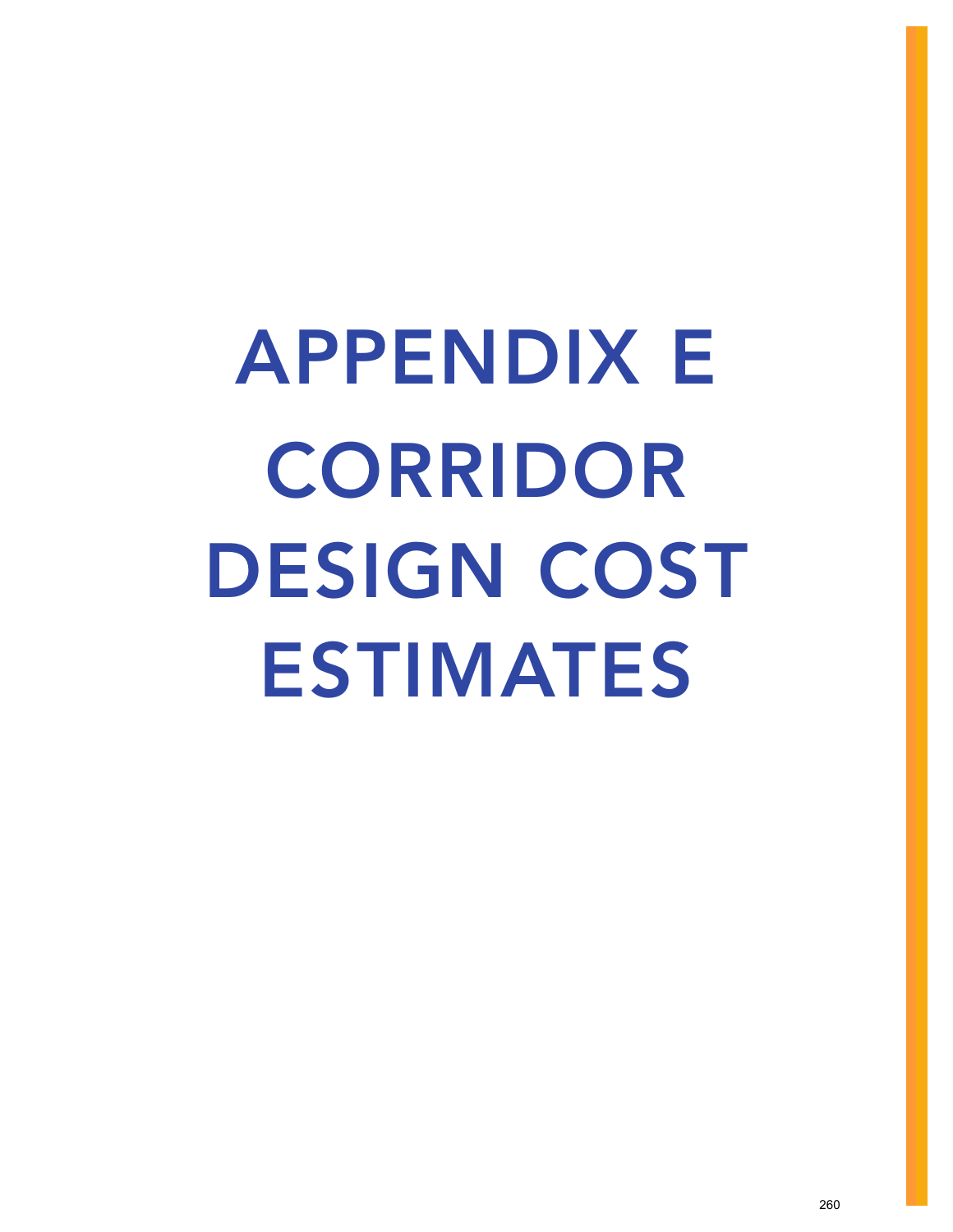## **Bicycle and Pedestrian Safety Improvements San Pablo Bicycle and Pedestrian Corridor Study ‐ San Pablo Avenue (South)**

| <b>ESTIMATED QUANTITIES</b>                                                  |                                              |                  |                       |                               |           |  |
|------------------------------------------------------------------------------|----------------------------------------------|------------------|-----------------------|-------------------------------|-----------|--|
| <b>ITEM</b>                                                                  | <b>UNIT</b>                                  |                  |                       | QUANTITY UNIT COST TOTAL COST |           |  |
| <b>PAVEMENT MARKINGS</b>                                                     |                                              |                  |                       |                               | \$115,701 |  |
| 4" SOLID WHITE EDGE LINE (THERMOPLASTIC)                                     | LF                                           | $26 \;$ \$       | 4                     | \$104                         |           |  |
| WHITE THERMOPLASTIC (CROSSWALK)                                              | SQ FT                                        | 929 \$           | 9                     | \$8,361                       |           |  |
| <b>GREEN THERMOPLASTIC (BIKE LANE)</b>                                       | SQ FT                                        | $1,718$ \$       | 19                    | \$32,642                      |           |  |
| WHITE SKIP (CALTRANS DETAIL 8)                                               | LF                                           | $3,296$ \$       | 4                     | \$13,184                      |           |  |
| <b>CENTER LINE (CALTRANS DETAIL 22)</b>                                      | LF                                           | $506$ \$         | 4                     | \$2,024                       |           |  |
| LEFT TURN YELLOW (CALTRANS DETAIL 31)                                        | LF                                           | $26 \;$ \$       | 4                     | \$104                         |           |  |
| TURN LANE (CALTRANS DETAIL 38)                                               | LF                                           | 497 \$           | 4                     | \$1,988                       |           |  |
| BIKE LANE/ BUFFER (CALTRANS DETAIL 39)                                       | LF                                           | $4,301$ \$       | 4                     | \$17,204                      |           |  |
| BIKE SKIP (CALTRANS DETAIL 39A)                                              | LF                                           | $2,311$ \$       | 4                     | \$9,244                       |           |  |
| BIKE INTERSECTION CROSSING (CALTRANS DETAIL 40)                              | LF                                           | 109 <sup>5</sup> | 4                     | \$436                         |           |  |
| ARROWS (THERMOPLASTIC)                                                       | EA                                           | $23 \;$ \$       | 170                   | \$3,910                       |           |  |
| BUS LANE/STOP/KEEP CLEAR (THERMOPLASTIC)                                     | EA                                           | $12 \; \text{S}$ | 240                   | \$2,880                       |           |  |
| BICYCLE LANE (THERMOPLASTIC)                                                 | EA                                           | $21 \;$ \$       | 150                   | \$3,150                       |           |  |
| SHARED LANE (THERMOPLASTIC)                                                  | EA                                           | $15 \; \xi$      | 140                   | \$2,100                       |           |  |
| YIELD MARKING (THERMOPLASTIC)                                                | EA                                           |                  | $6\frac{1}{2}$<br>10  | \$60                          |           |  |
| REMOVE PAVEMENT MARKINGS                                                     | SQ <sub>FT</sub>                             | 330 \$           | 7                     | \$2,310                       |           |  |
| REMOVE TRAFFIC STRIPING (INCLUDING MARKERS)                                  | LS                                           |                  | $1\sqrt{5}$<br>16,000 | \$16,000                      |           |  |
| <b>SIGNAGE</b>                                                               |                                              |                  |                       |                               | \$1,782   |  |
| <b>INSTALL SIGN</b>                                                          | EA                                           |                  | $2 \;$ \$<br>143      | \$286                         |           |  |
| <b>INSTALL SIGN POST + SIGN</b>                                              | EA                                           |                  | 4 \$<br>374           | \$1,496                       |           |  |
| <b>CIVIL/PAVING</b>                                                          |                                              |                  |                       |                               | \$333,800 |  |
| REMOVE CONCRETE (MEDIAN)                                                     | SF                                           | 4,090 \$         | 25                    | \$102,250                     |           |  |
| ROADWAY EXCAVATION                                                           | <b>CY</b>                                    | $201$ \$         | 150                   | \$30,150                      |           |  |
| <b>HOT MIX ASPHALT</b>                                                       | <b>TON</b>                                   | 667 \$           | 200                   | \$133,400                     |           |  |
| <b>MEDIAN CURB</b>                                                           | LF                                           | $1,360$ \$       | 50                    | \$68,000                      |           |  |
| <b>MISCELLANEOUS</b>                                                         |                                              |                  |                       |                               | \$400,180 |  |
| TRAFFIC SIGNAL MODIFICATION - SAN PAVLO AVENUE AT RHEEMS AVE AND AT DRIVEWAY |                                              |                  |                       |                               |           |  |
| N OF TULARE                                                                  | LS                                           |                  | $2 \;$ \$<br>200,000  | \$400,000                     |           |  |
| FIRE HYDRANT MARKERS                                                         | EA                                           |                  | $6\;$ \$<br>30        | \$180                         |           |  |
| MATERIALS SUBTOTAL (ROUNDED UP TO NEXT \$1,000)                              |                                              |                  |                       | \$.<br>852,000                |           |  |
|                                                                              |                                              |                  |                       |                               |           |  |
| <b>CONSTRUCTION SURVEYING (1%)</b>                                           |                                              |                  |                       | \$<br>8,520                   |           |  |
| <b>TRAFFIC CONTROL (5%)</b>                                                  |                                              |                  |                       | \$<br>42,600                  |           |  |
| <b>MOBILIZATION (5%)</b>                                                     |                                              |                  |                       | 42,600                        |           |  |
| <b>CONSTRUCTION MANAGEMENT (15%)</b>                                         |                                              |                  |                       | \$<br>127,800                 |           |  |
| EROSION/SEDIMENT CONTROL (1%)                                                |                                              |                  |                       | 8,520                         |           |  |
| 100% PS&E (30%)                                                              |                                              |                  |                       | 255,600                       |           |  |
|                                                                              | <b>SUBTOTAL</b> (ROUNDED UP TO NEXT \$1,000) |                  |                       | \$<br>1,338,000               |           |  |
|                                                                              |                                              |                  |                       |                               |           |  |

| <b>PROJECT SUMMARY</b>                     |           |
|--------------------------------------------|-----------|
| SUB-TOTAL                                  | 1,338,000 |
| CONTINGENCY (20%)                          | 267,600   |
| <b>TOTAL</b> (ROUNDED UP TO NEXT \$10,000) | 1,610,000 |

### **General Assumptions and Exclusions:**

5. Traffic Signal Modification includes new pedestrian heads and associated mounting, new accessible pedestrian push buttons, removal of conflicting signs, and all associated wiring/cabling at a minimum. Some signal modifications may require more significant changes like relocating and/or replacing signal poles, mast arms upgrades, bicycle signals, relocating signal heads, and loop detector upgrades.

*This opinion of probable construction cost was developed by identifying pay items and establishing quantities based on the current conceptual design. Additional pay items have been*  assigned approximate lump sum prices based on a percentage of the anticipated construction cost. Preliminary cost opinions include a 20% contingency to cover items that are undefined *or are typically unknown prior to final design. Unit costs are based on 2021 dollars and were assigned based on historical cost data from Caltrans Contract Cost Database. This cost opinion*  does not include easement and right-of-way acquisition; permitting or inspection; escalation; or the cost for ongoing maintenance. This cost opinion is provided for the Client's information, and is based on the design professional's recent experience, adjusted for factors known at the time of preparation. Toole Design Group, LLC has no control over the cost of labor and material, competitive bidding, or market conditions; and makes no warranties, expressed or implied, concerning the accuracy of the opinion as compared to actual bids or cost *to the Client.*

### 2/28/2022

1. Unit prices based on Caltrans Contract Cost Database, District 4 2019‐2021 costs and City of Oakland bid results for various projects post September 2020.

4. The opinion does not include public outreach, funding planning, or client management services.

3. The opinion does not include construction administration and inspection services.

2. The opinion does not include environmental permitting, easement, or property acquisition.

### 6. Costs for changes to existing median islands assume 2' offset for necessary Civil improvement elements. 7. The opinion assumes the project does not trigger C.3 stormwater runoff requirements.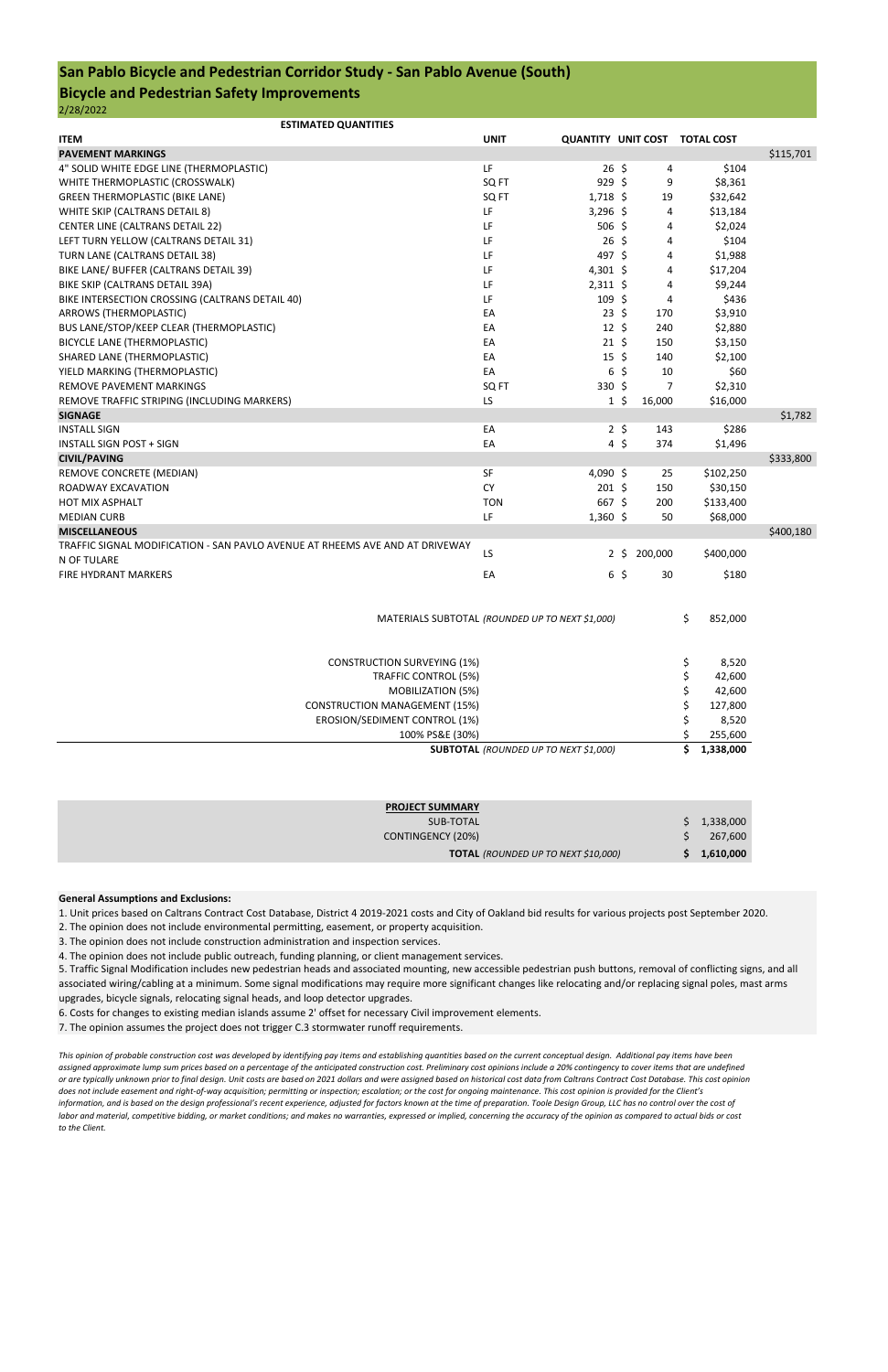| MATERIALS SUBTOTAL (ROUNDED UP TO NEXT \$1,000) |   | 258,000 |
|-------------------------------------------------|---|---------|
|                                                 |   |         |
| <b>CONSTRUCTION SURVEYING (1%)</b>              |   | 2,580   |
| <b>TRAFFIC CONTROL (5%)</b>                     | ₽ | 12,900  |
| <b>MOBILIZATION (5%)</b>                        |   | 12,900  |
| <b>CONSTRUCTION MANAGEMENT (15%)</b>            | C | 38,700  |
| EROSION/SEDIMENT CONTROL (1%)                   |   | 2,580   |
| 100% PS&E (30%)                                 |   | 77,400  |
| <b>SUBTOTAL</b> (ROUNDED UP TO NEXT \$1,000)    |   | 406,000 |

| <b>PROJECT SUMMARY</b>                     |         |
|--------------------------------------------|---------|
| SUB-TOTAL                                  | 406,000 |
| CONTINGENCY (20%)                          | 81,200  |
| <b>TOTAL</b> (ROUNDED UP TO NEXT \$10,000) | 490,000 |

#### **General Assumptions and Exclusions:**

## **Bicycle and Pedestrian Safety Improvements San Pablo Bicycle and Pedestrian Corridor Study ‐ San Pablo Avenue (North)**

|                                                 | <b>ESTIMATED QUANTITIES</b> |             |                           |                   |                   |           |
|-------------------------------------------------|-----------------------------|-------------|---------------------------|-------------------|-------------------|-----------|
| <b>ITEM</b>                                     |                             | <b>UNIT</b> | <b>QUANTITY UNIT COST</b> |                   | <b>TOTAL COST</b> |           |
| <b>PAVEMENT MARKINGS</b>                        |                             |             |                           |                   |                   | \$255,728 |
| 4" SOLID WHITE EDGE LINE (THERMOPLASTIC)        |                             | LF.         | $217 \;$ \$               |                   | 4<br>\$868        |           |
| WHITE THERMOPLASTIC (CROSSWALK)                 |                             | SQ FT       | $1,051$ \$                |                   | 9<br>\$9,459      |           |
| <b>GREEN THERMOPLASTIC (BIKE LANE)</b>          |                             | SQ FT       | $7,707$ \$                |                   | \$146,433<br>19   |           |
| WHITE SKIP (CALTRANS DETAIL 8)                  |                             | LF          | 4,230 \$                  |                   | \$16,920<br>4     |           |
| TURN LANE (CALTRANS DETAIL 38)                  |                             | LF          | 720 \$                    |                   | \$2,880<br>4      |           |
| BIKE LANE/ BUFFER (CALTRANS DETAIL 39)          |                             | LF          | $6,231$ \$                |                   | \$24,924<br>4     |           |
| BIKE SKIP (CALTRANS DETAIL 39A)                 |                             | LF          | $3,215$ \$                |                   | 4<br>\$12,860     |           |
| BIKE INTERSECTION CROSSING (CALTRANS DETAIL 40) |                             | LF          | $511 \text{ }$            |                   | \$2,044<br>4      |           |
| ARROWS (THERMOPLASTIC)                          |                             | EA          |                           | $26 \;$ \$<br>170 | \$4,420           |           |
| BUS LANE/STOP/KEEP CLEAR (THERMOPLASTIC)        |                             | EA          |                           | $14 \;$ \$<br>240 | \$3,360           |           |
| BICYCLE LANE (THERMOPLASTIC)                    |                             | EA          |                           | 39\$<br>150       | \$5,850           |           |
| SHARED LANE (THERMOPLASTIC)                     |                             | EA          |                           | $20 \;$ \$<br>140 | \$2,800           |           |
| YIELD MARKING (THERMOPLASTIC)                   |                             | EA          |                           | 6\$               | \$60<br>10        |           |
| REMOVE PAVEMENT MARKINGS                        |                             | SQ FT       | 550 \$                    |                   | 7<br>\$3,850      |           |
| REMOVE TRAFFIC STRIPING (INCLUDING MARKERS)     |                             | LS          |                           | 19,000<br>1\$     | \$19,000          |           |
| <b>SIGNAGE</b>                                  |                             |             |                           |                   |                   | \$1,496   |
| <b>INSTALL SIGN POST + SIGN</b>                 |                             | EA          |                           | $4\;$ \$<br>374   | \$1,496           |           |
| <b>MISCELLANEOUS</b>                            |                             |             |                           |                   |                   | \$120     |
| <b>FIRE HYDRANT MARKERS</b>                     |                             | EA          |                           | 4 \$              | \$120<br>30       |           |

1. Unit prices based on Caltrans Contract Cost Database, District 4 2019‐2021 costs and City of Oakland bid results for various projects post September 2020.

2. The opinion does not include environmental permitting, easement, or property acquisition.

3. The opinion does not include construction administration and inspection services.

4. The opinion does not include public outreach, funding planning, or client management services.

6. The opinion assumes the project does not trigger C.3 stormwater runoff requirements.

5. Cost of potential new bus pad for San Pablo Avenue northbound stop at El Portal Drive is not included in estimate.

*This opinion of probable construction cost was developed by identifying pay items and establishing quantities based on the current conceptual design. Additional pay items have been assigned approximate lump sum prices based on a percentage of the anticipated construction cost. Preliminary cost opinions include a 20% contingency to cover items that are undefined or are typically unknown prior to final design. Unit costs are based on 2021 dollars and were assigned based on historical cost data from Caltrans Contract Cost Database. This cost opinion does not include easement and right‐of‐way acquisition; permitting or inspection; escalation; or the cost for ongoing maintenance. This cost opinion is provided for the Client's information, and is based on the design professional's recent experience, adjusted for factors known at the time of preparation. Toole Design Group, LLC has no control over the cost of*  labor and material, competitive bidding, or market conditions; and makes no warranties, expressed or implied, concerning the accuracy of the opinion as compared to actual bids or cost *to the Client.*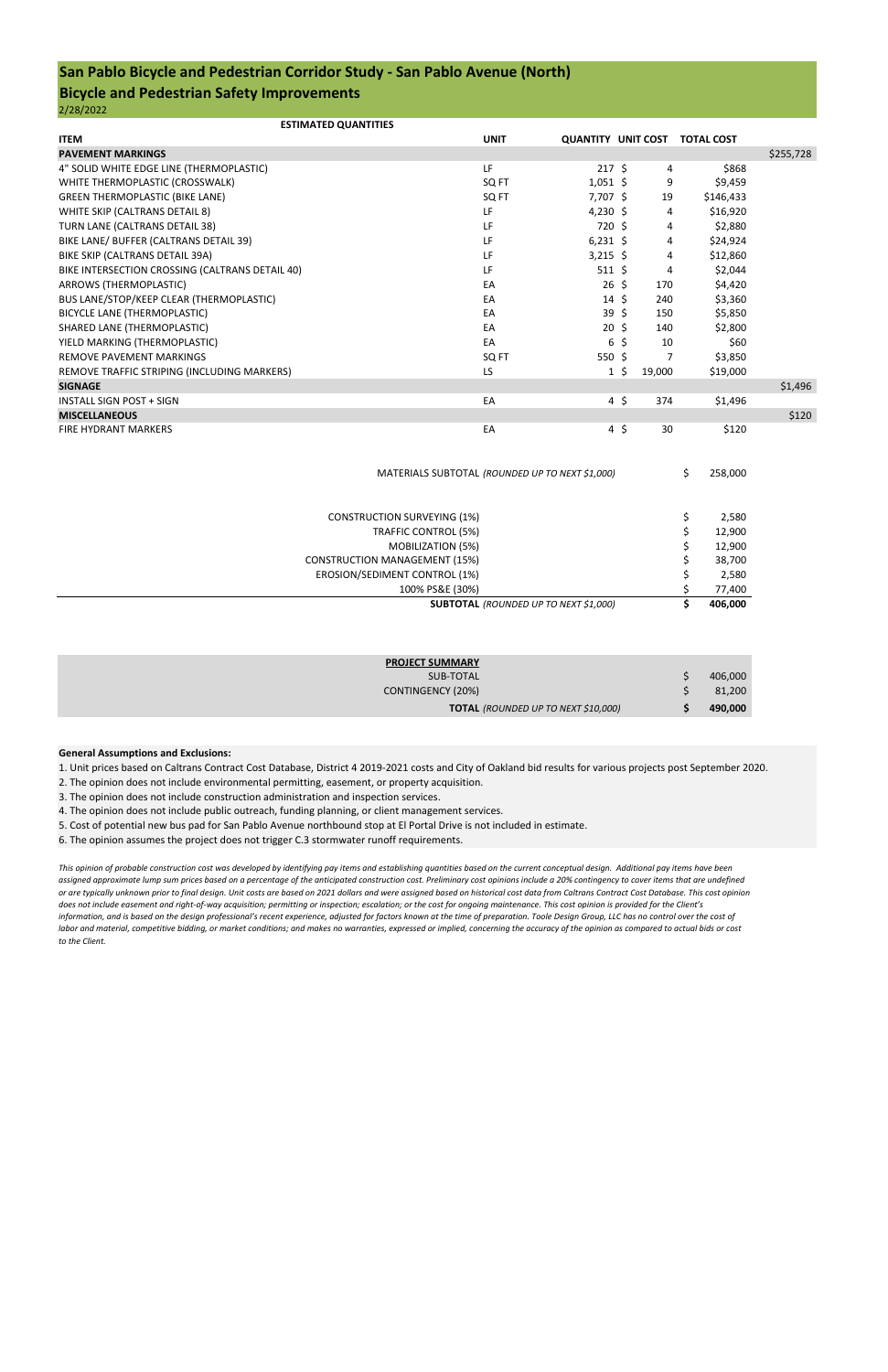## **Bicycle and Pedestrian Safety Improvements**

**TOTAL** *(ROUNDED UP TO NEXT \$10,000)* **\$ 3,730,000**

### **General Assumptions and Exclusions:**

| <b>ESTIMATED QUANTITIES</b>                     |             |                                              |                |         |                               |             |
|-------------------------------------------------|-------------|----------------------------------------------|----------------|---------|-------------------------------|-------------|
| <b>ITEM</b>                                     | <b>UNIT</b> |                                              |                |         | QUANTITY UNIT COST TOTAL COST |             |
| <b>PAVEMENT MARKINGS</b>                        |             |                                              |                |         |                               | \$293,961   |
| 4" SOLID WHITE EDGE LINE (THERMOPLASTIC)        | LF          | 4,618 \$                                     |                | 4       | \$18,472                      |             |
| WHITE THERMOPLASTIC (CROSSWALK)                 | SQ FT       | 14,840 \$                                    |                | 9       | \$133,560                     |             |
| <b>GREEN THERMOPLASTIC (BIKE LANE)</b>          | SQ FT       | 5,507 \$                                     |                | 19      | \$104,633                     |             |
| 4" SOLID YELLOW STRIPE (THERMOPLASTIC)          | LF          | $1,646$ \$                                   |                | 4       | \$6,584                       |             |
| DETECTABLE WARNING SURFACE                      | EA          | $24 \;$ \$                                   |                | 368     | \$8,832                       |             |
| ARROWS (THERMOPLASTIC)                          | EA          | $30 \; \text{S}$                             |                | 170     | \$5,100                       |             |
| BUS LANE/STOP/KEEP CLEAR (THERMOPLASTIC)        | EA          | 37 <sup>5</sup>                              |                | 240     | \$8,880                       |             |
| BICYCLE LANE (THERMOPLASTIC)                    | EA          | 49 \$                                        |                | 150     | \$7,350                       |             |
| YIELD MARKING (THERMOPLASTIC)                   | EA          | 55 \$                                        |                | 10      | \$550                         |             |
| <b>SIGNAGE</b>                                  |             |                                              |                |         |                               | \$413,776   |
| <b>INSTALL SIGN</b>                             | LF          | $3,522$ \$                                   |                | 5       | \$17,610                      |             |
| <b>RADAR SPEED SIGN</b>                         | EA          |                                              | $4\;$ \$       | 38,200  | \$152,800                     |             |
| RAPID FLASHING BEACON                           | EA          |                                              | $6\sqrt{5}$    | 40,000  | \$240,000                     |             |
| <b>INSTALL SIGN POST + SIGN</b>                 | EA          |                                              | $9\frac{2}{3}$ | 374     | \$3,366                       |             |
| <b>VERTICAL ELEMENTS</b>                        |             |                                              |                |         |                               | \$935       |
| PLASTIC DELINEATOR                              | EA          | $17 \;$ \$                                   |                | 55      | \$935                         |             |
| <b>CIVIL/PAVING</b>                             |             |                                              |                |         |                               | \$1,065,666 |
| <b>CURB (MINOR CONCRETE)</b>                    | LF          | $4,866$ \$                                   |                | 122     | \$593,652                     |             |
| <b>CURB RAMP</b>                                | <b>CY</b>   | 18, 5                                        |                | 2,000   | \$35,556                      |             |
| <b>RAISED CROSSING</b>                          | <b>CY</b>   | 40 \$                                        |                | 2,000   | \$80,000                      |             |
| SIDEWALK                                        | <b>CY</b>   | 382 \$                                       |                | 902     | \$344,898                     |             |
| <b>REMOVE CURB</b>                              | LF          | 340 \$                                       |                | 34      | \$11,560                      |             |
| <b>MISCELLANEOUS</b>                            |             |                                              |                |         |                               | \$200,000   |
| TRAFFIC SIGNAL MODIFICATION                     | EA          |                                              | $1\,$ \$       | 200,000 | \$200,000                     |             |
|                                                 |             |                                              |                |         |                               |             |
|                                                 |             |                                              |                |         |                               |             |
| MATERIALS SUBTOTAL (ROUNDED UP TO NEXT \$1,000) |             |                                              |                |         | 1,975,000<br>\$.              |             |
|                                                 |             |                                              |                |         |                               |             |
|                                                 |             |                                              |                |         |                               |             |
| <b>CONSTRUCTION SURVEYING (1%)</b>              |             |                                              |                |         | \$<br>19,750                  |             |
| <b>TRAFFIC CONTROL (5%)</b>                     |             |                                              |                |         | \$<br>98,750                  |             |
| <b>MOBILIZATION (5%)</b>                        |             |                                              |                |         | \$<br>98,750                  |             |
| <b>CONSTRUCTION MANAGEMENT (15%)</b>            |             |                                              |                |         | \$<br>296,250                 |             |
| EROSION/SEDIMENT CONTROL (1%)                   |             |                                              |                |         | 19,750                        |             |
| 100% PS&E (30%)                                 |             |                                              |                |         | 592,500                       |             |
|                                                 |             | <b>SUBTOTAL</b> (ROUNDED UP TO NEXT \$1,000) |                |         | 3,101,000<br>\$               |             |
|                                                 |             |                                              |                |         |                               |             |
|                                                 |             |                                              |                |         |                               |             |
|                                                 |             |                                              |                |         |                               |             |
| <b>PROJECT SUMMARY</b>                          |             |                                              |                |         |                               |             |
| SUB-TOTAL                                       |             |                                              |                |         | \$<br>3,101,000               |             |
| <b>CONTINGENCY (20%)</b>                        |             |                                              |                |         | 620,200                       |             |

1. Unit cost values taken from Caltrans Contract Cost Database, District 4 2019‐2021 costs, and recent Toole Design Group cost opinions.

2. The opinion does not include environmental permitting, easement, or property acquisition.

3. The opinion does not include construction administration and inspection services.

4. The opinion does not include public outreach, funding planning, or client management services.

6. The Street Light Adjustments lump sum unit price assumes: moving existing light standard and foundation

7. The opinion assumes the project does not trigger C.3 stormwater runoff requirements.

*This opinion of probable construction cost was developed by identifying pay items and establishing quantities based on the current conceptual design. Additional pay items have been*  assigned approximate lump sum prices based on a percentage of the anticipated construction cost. Preliminary cost opinions include a 20% contingency to cover items that are undefined *or are typically unknown prior to final design. Unit costs are based on 2021 dollars and were assigned based on historical cost data from Caltrans Contract Cost Database. This cost opinion does not include easement and right‐of‐way acquisition; permitting or inspection; escalation; or the cost for ongoing maintenance. This cost opinion is provided for the Client's information, and is based on the design professional's recent experience, adjusted for factors known at the time of preparation. Toole Design Group, LLC has no control over the cost of labor and material, competitive bidding, or market conditions; and makes no warranties, expressed or implied, concerning the accuracy of the opinion as compared to actual bids or cost to the Client.*

# **San Pablo Bicycle and Pedestrian Corridor Study ‐ Broadway Avenue**

2/28/2022

5. The Traffic Signal Modifications lump sum unit price assumes: new bicycle signal heads and phase, LPI modification, permissive left modification, bicycle detection cameras, and associated wiring/cabling. Some signal modifications may require more significant changes like relocating and/or replacing signal poles, mast arms upgrades, relocating signal heads, and loop detector upgrades.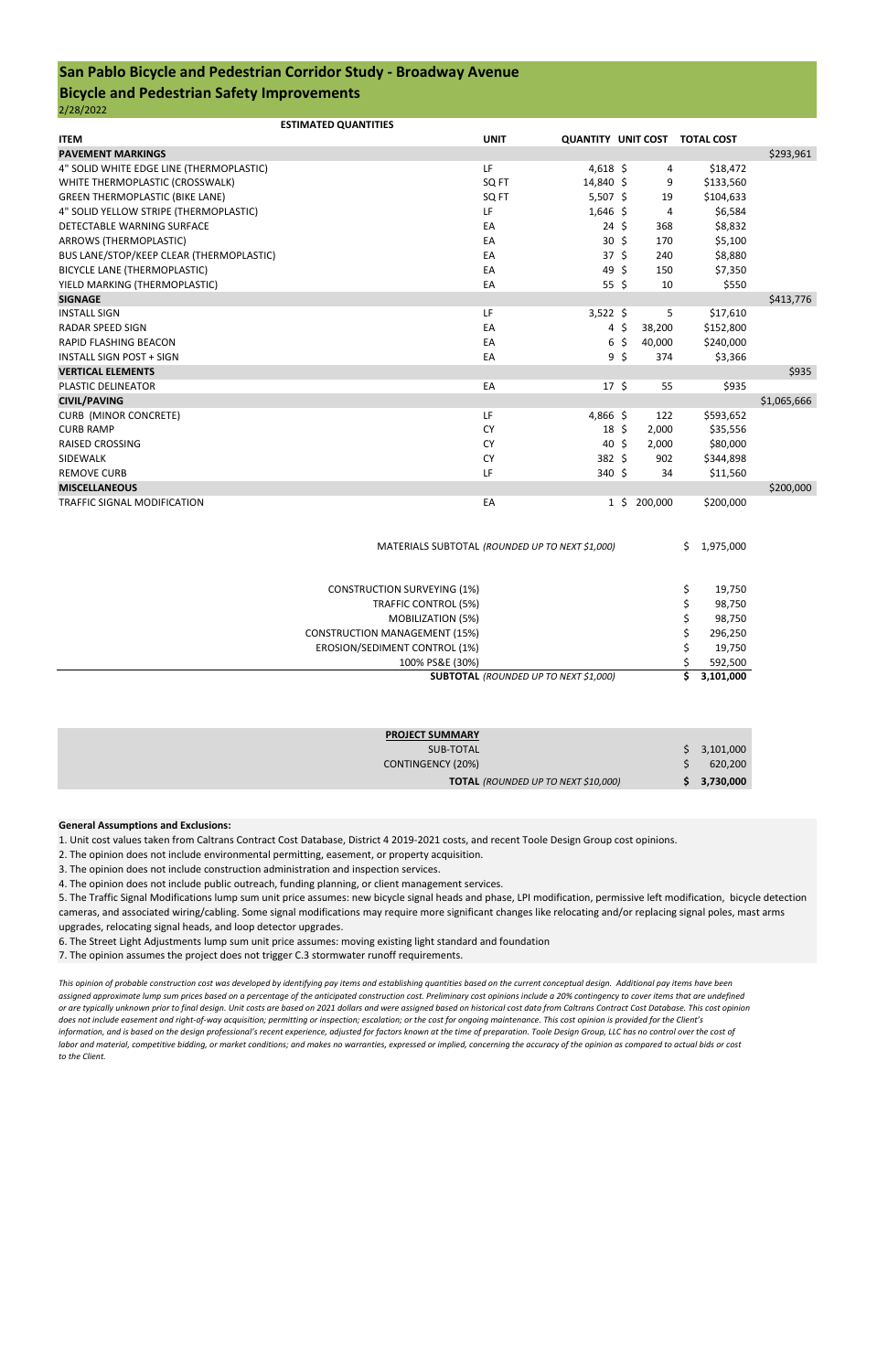| MATERIALS SUBTOTAL (ROUNDED UP TO NEXT \$1,000) | 1,276,000 |
|-------------------------------------------------|-----------|
|                                                 |           |
| <b>CONSTRUCTION SURVEYING (1%)</b>              | 12,760    |
| TRAFFIC CONTROL (5%)                            | 63,800    |
| <b>MOBILIZATION (5%)</b>                        | 63,800    |
| <b>CONSTRUCTION MANAGEMENT (15%)</b>            | 191,400   |
| EROSION/SEDIMENT CONTROL (1%)                   | 12,760    |
| 100% PS&E (30%)                                 | 382,800   |
| <b>SUBTOTAL</b> (ROUNDED UP TO NEXT \$1,000)    | 2,004,000 |
|                                                 |           |

| <b>PROJECT SUMMARY</b>                     |           |
|--------------------------------------------|-----------|
| SUB-TOTAL                                  | 2,004,000 |
| CONTINGENCY (20%)                          | 400,800   |
| <b>TOTAL</b> (ROUNDED UP TO NEXT \$10,000) | 2,410,000 |
|                                            |           |

### **Bicycle and Pedestrian Safety Improvements San Pablo Bicycle and Pedestrian Corridor Study ‐ El Portal Drive One‐Way Bicycle Lanes**  2/28/2022

| <b>ESTIMATED QUANTITIES</b>                  |             |                           |                 |         |                   |           |
|----------------------------------------------|-------------|---------------------------|-----------------|---------|-------------------|-----------|
| <b>ITEM</b>                                  | <b>UNIT</b> | <b>QUANTITY UNIT COST</b> |                 |         | <b>TOTAL COST</b> |           |
| <b>PAVEMENT MARKINGS</b>                     |             |                           |                 |         |                   | \$232,801 |
| 4" SOLID WHITE EDGE LINE (THERMOPLASTIC)     | LF          | $16,712$ \$               |                 | 4       | \$66,848          |           |
| WHITE THERMOPLASTIC (CROSSWALK)              | SQ FT       | $3,996$ \$                |                 | 9       | \$35,964          |           |
| <b>GREEN THERMOPLASTIC (BIKE LANE)</b>       | SQ FT       | 4,275 \$                  |                 | 19      | \$81,225          |           |
| 4" SOLID YELLOW STRIPE (THERMOPLASTIC)       | LF          | $6,716$ \$                |                 | 4       | \$26,864          |           |
| 4" SOLID WHITE LINE (PAINT) (CURB EXTENSION) | LF          | 300 <sub>5</sub>          |                 | 3       | \$900             |           |
| DETECTABLE WARNING SURFACE                   | EA          |                           | $10 \;$ \$      | 368     | \$3,680           |           |
| ARROWS (THERMOPLASTIC)                       | EA          |                           | 50 <sup>5</sup> | 170     | \$8,500           |           |
| BUS LANE/STOP/KEEP CLEAR (THERMOPLASTIC)     | EA          | 19                        | \$              | 240     | \$4,560           |           |
| BICYCLE LANE (THERMOPLASTIC)                 | EA          |                           | $25 \;$ \$      | 150     | \$3,750           |           |
| YIELD MARKING (THERMOPLASTIC)                | EA          |                           | $51 \;$ \$      | 10      | \$510             |           |
| <b>SIGNAGE</b>                               |             |                           |                 |         |                   | \$18,744  |
| <b>INSTALL SIGN</b>                          | LF          | $3,300$ \$                |                 | 5       | \$16,500          |           |
| <b>INSTALL SIGN POST + SIGN</b>              | EA          |                           | $6\;$ \$        | 374     | \$2,244           |           |
| <b>VERTICAL ELEMENTS</b>                     |             |                           |                 |         |                   | \$21,560  |
| <b>PLASTIC DELINEATOR</b>                    | EA          | $392 \text{ }$            |                 | 55      | \$21,560          |           |
| <b>CIVIL/PAVING</b>                          |             |                           |                 |         |                   | \$213,844 |
| CURB (MINOR CONCRETE)                        | LF          | 819 \$                    |                 | 122     | \$99,918          |           |
| <b>RAISED CROSSING</b>                       | <b>CY</b>   |                           | 10 <sup>5</sup> | 2,000   | \$20,000          |           |
| <b>SIDEWALK</b>                              | <b>CY</b>   |                           | 88 \$           | 902     | \$79,476          |           |
| <b>REMOVE CURB</b>                           | LF          | 425 \$                    |                 | 34      | \$14,450          |           |
| <b>MISCELLANEOUS</b>                         |             |                           |                 |         |                   | \$788,500 |
| RELOCATION OF LIGHTING AND FOUNDATIONS       | EA          |                           | $1\,$ \$        | 188,500 | \$188,500         |           |
| <b>TRAFFIC SIGNAL MODIFICATION</b>           | EA          |                           | $3\,$ \$        | 200,000 | \$600,000         |           |
|                                              |             |                           |                 |         |                   |           |

#### **General Assumptions and Exclusions:**

1. Unit cost values taken from Caltrans Contract Cost Database, District 4 2019‐2021 costs.

2. The opinion does not include environmental permitting, easement, or property acquisition.

3. The opinion does not include construction administration and inspection services.

4. The opinion does not include public outreach, funding planning, or client management services.

6. The Street Light Adjustments lump sum unit price assumes: moving existing light standard and foundation

7. The opinion assumes the project does not trigger C.3 stormwater runoff requirements.

*This opinion of probable construction cost was developed by identifying pay items and establishing quantities based on the current conceptual design. Additional pay items have been*  assigned approximate lump sum prices based on a percentage of the anticipated construction cost. Preliminary cost opinions include a 20% contingency to cover items that are undefined *or are typically unknown prior to final design. Unit costs are based on 2021 dollars and were assigned based on historical cost data from Caltrans Contract Cost Database. This cost opinion does not include easement and right‐of‐way acquisition; permitting or inspection; escalation; or the cost for ongoing maintenance. This cost opinion is provided for the Client's information, and is based on the design professional's recent experience, adjusted for factors known at the time of preparation. Toole Design Group, LLC has no control over the cost of*  labor and material, competitive bidding, or market conditions; and makes no warranties, expressed or implied, concerning the accuracy of the opinion as compared to actual bids or cost *to the Client.*

5. The Traffic Signal Modifications lump sum unit price assumes: new bicycle signal heads and phase, LPI modification, permissive left modification, bicycle detection cameras, and associated wiring/cabling. Some signal modifications may require more significant changes like relocating and/or replacing signal poles, mast arms upgrades, relocating signal heads, and loop detector upgrades.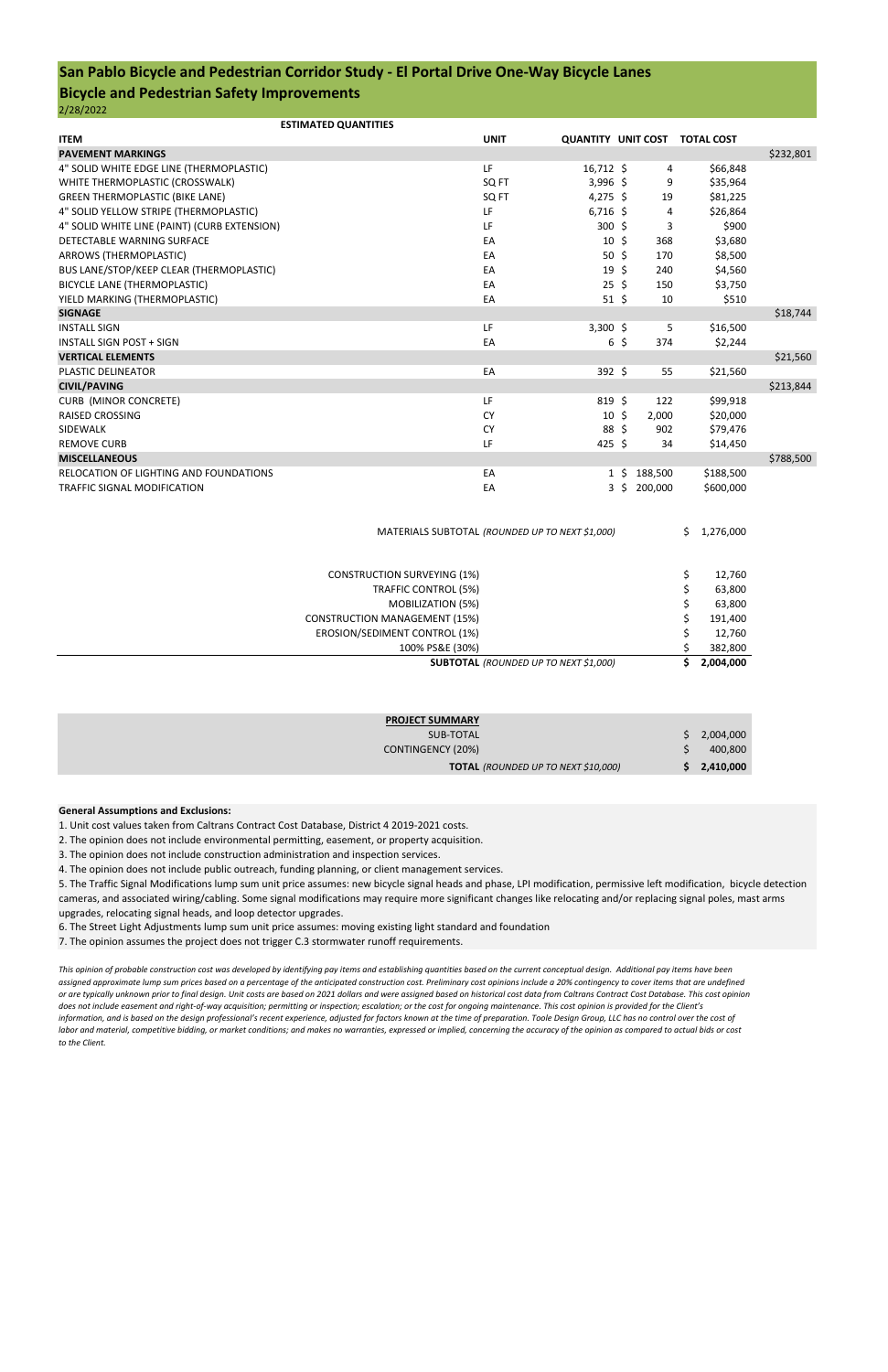This opinion of probable construction cost was developed by identifying pay items and establishing quantities based on the current conceptual design. Additional pay items have been *assigned approximate lump sum prices based on a percentage of the anticipated construction cost. Preliminary cost opinions include a 20% contingency to cover items that are undefined or are typically unknown prior to final design. Unit costs are based on 2021 dollars and were assigned based on historical cost data from Caltrans Contract Cost Database. This cost opinion does not include easement and right‐of‐way acquisition; permitting or inspection; escalation; or the cost for ongoing maintenance. This cost opinion is provided for the Client's information, and is based on the design professional's recent experience, adjusted for factors known at the time of preparation. Toole Design Group, LLC has no control over the cost of*  labor and material, competitive bidding, or market conditions; and makes no warranties, expressed or implied, concerning the accuracy of the opinion as compared to actual bids or cost *to the Client.*

# **Bicycle and Pedestrian Safety Improvements San Pablo Bicycle and Pedestrian Corridor Study ‐ El Portal Drive Two‐Way Bicycle Lane**

| <b>ESTIMATED QUANTITIES</b>                  |             |                                                 |                        |                               |           |
|----------------------------------------------|-------------|-------------------------------------------------|------------------------|-------------------------------|-----------|
| <b>ITEM</b>                                  | <b>UNIT</b> |                                                 |                        | QUANTITY UNIT COST TOTAL COST |           |
| <b>PAVEMENT MARKINGS</b>                     |             |                                                 |                        |                               | \$233,864 |
| 4" SOLID WHITE EDGE LINE (THERMOPLASTIC)     | LF          | $15,658$ \$                                     | 4                      | \$62,632                      |           |
| WHITE THERMOPLASTIC (CROSSWALK)              | SQ FT       | $4,454$ \$                                      | 9                      | \$40,086                      |           |
| <b>GREEN THERMOPLASTIC (BIKE LANE)</b>       | SQ FT       | 4,070 \$                                        | 19                     | \$77,330                      |           |
| 4" SOLID YELLOW STRIPE (THERMOPLASTIC)       | LF          | $8,033$ \$                                      | 4                      | \$32,132                      |           |
| 4" SOLID WHITE LINE (PAINT) (CURB EXTENSION) | LF          | 300 \$                                          | 3                      | \$900                         |           |
| DETECTABLE WARNING SURFACE                   | EA          | $8\frac{2}{3}$                                  | 368                    | \$2,944                       |           |
| ARROWS (THERMOPLASTIC)                       | EA          | $51 \;$ \$                                      | 170                    | \$8,670                       |           |
| BUS LANE/STOP/KEEP CLEAR (THERMOPLASTIC)     | EA          | $17 \;$ \$                                      | 240                    | \$4,080                       |           |
| BICYCLE LANE (THERMOPLASTIC)                 | EA          | $30 \; \zeta$                                   | 150                    | \$4,500                       |           |
| YIELD MARKING (THERMOPLASTIC)                | EA          | $59 \;$ \$                                      | 10                     | \$590                         |           |
| <b>SIGNAGE</b>                               |             |                                                 |                        |                               | \$19,492  |
| <b>INSTALL SIGN</b>                          | LF          | $3,300$ \$                                      | 5                      | \$16,500                      |           |
| <b>INSTALL SIGN POST + SIGN</b>              | EA          | $8\,$ \$                                        | 374                    | \$2,992                       |           |
| <b>VERTICAL ELEMENTS</b>                     |             |                                                 |                        |                               | \$13,750  |
| PLASTIC DELINEATOR                           | EA          | $250$ \$                                        | 55                     | \$13,750                      |           |
| <b>CIVIL/PAVING</b>                          |             |                                                 |                        |                               | \$227,561 |
| <b>CURB (MINOR CONCRETE)</b>                 | LF          | $819$ \$                                        | 122                    | \$99,918                      |           |
| <b>RAISED CROSSING</b>                       | <b>CY</b>   | $10 \; \text{S}$                                | 2,000                  | \$20,000                      |           |
| SIDEWALK                                     | <b>CY</b>   | 88 \$                                           | 902                    | \$79,476                      |           |
| <b>REMOVE CURB</b>                           | LF          | 750 \$                                          | 34                     | \$25,500                      |           |
| COLD PLANE ASPHALT CONCRETE PAVEMENT         | SQ YD       | $167$ \$                                        | 16                     | \$2,667                       |           |
| <b>MISCELLANEOUS</b>                         |             |                                                 |                        |                               | \$788,500 |
| RELOCATION OF LIGHTING AND FOUNDATIONS       | EA          | $1\;$ \$                                        | 188,500                | \$188,500                     |           |
| <b>TRAFFIC SIGNAL MODIFICATION</b>           | EA          |                                                 | $3\sqrt{5}$<br>200,000 | \$600,000                     |           |
|                                              |             |                                                 |                        |                               |           |
|                                              |             |                                                 |                        |                               |           |
|                                              |             | MATERIALS SUBTOTAL (ROUNDED UP TO NEXT \$1,000) |                        | 1,284,000<br>S.               |           |
|                                              |             |                                                 |                        |                               |           |
|                                              |             |                                                 |                        |                               |           |
| <b>CONSTRUCTION SURVEYING (1%)</b>           |             |                                                 |                        | \$<br>12,840                  |           |
| <b>TRAFFIC CONTROL (5%)</b>                  |             |                                                 |                        | \$<br>64,200                  |           |
| <b>MOBILIZATION (5%)</b>                     |             |                                                 |                        | \$<br>64,200                  |           |
| <b>CONSTRUCTION MANAGEMENT (15%)</b>         |             |                                                 |                        | \$<br>192,600                 |           |
| EROSION/SEDIMENT CONTROL (1%)                |             |                                                 |                        | 12,840                        |           |
| 100% PS&E (30%)                              |             |                                                 |                        | 385,200                       |           |
|                                              |             | <b>SUBTOTAL</b> (ROUNDED UP TO NEXT \$1,000)    |                        | 2,016,000<br>Ŝ                |           |
|                                              |             |                                                 |                        |                               |           |
|                                              |             |                                                 |                        |                               |           |
|                                              |             |                                                 |                        |                               |           |
| <b>PROJECT SUMMARY</b>                       |             |                                                 |                        |                               |           |
|                                              | SUB-TOTAL   |                                                 |                        | 2,016,000<br>\$               |           |
| <b>CONTINGENCY (20%)</b>                     |             |                                                 |                        | 403,200                       |           |
|                                              |             | TOTAL (ROUNDED UP TO NEXT \$10,000)             |                        | 2,420,000                     |           |
|                                              |             |                                                 |                        |                               |           |

### **General Assumptions and Exclusions:**

1. Unit cost values taken from Caltrans Contract Cost Database, District 4 2019‐2021 costs.

2. The opinion does not include environmental permitting, easement, or property acquisition.

3. The opinion does not include construction administration and inspection services.

4. The opinion does not include public outreach, funding planning, or client management services.

6. The Street Light Adjustments lump sum unit price assumes: moving existing light standard and foundation

7. The opinion assumes the project does not trigger C.3 stormwater runoff requirements.

5. The Traffic Signal Modifications lump sum unit price assumes: new bicycle signal heads and phase, LPI modification, permissive left modification, bicycle detection cameras, and associated wiring/cabling. Some signal modifications may require more significant changes like relocating and/or replacing signal poles, mast arms upgrades, relocating signal heads, and loop detector upgrades.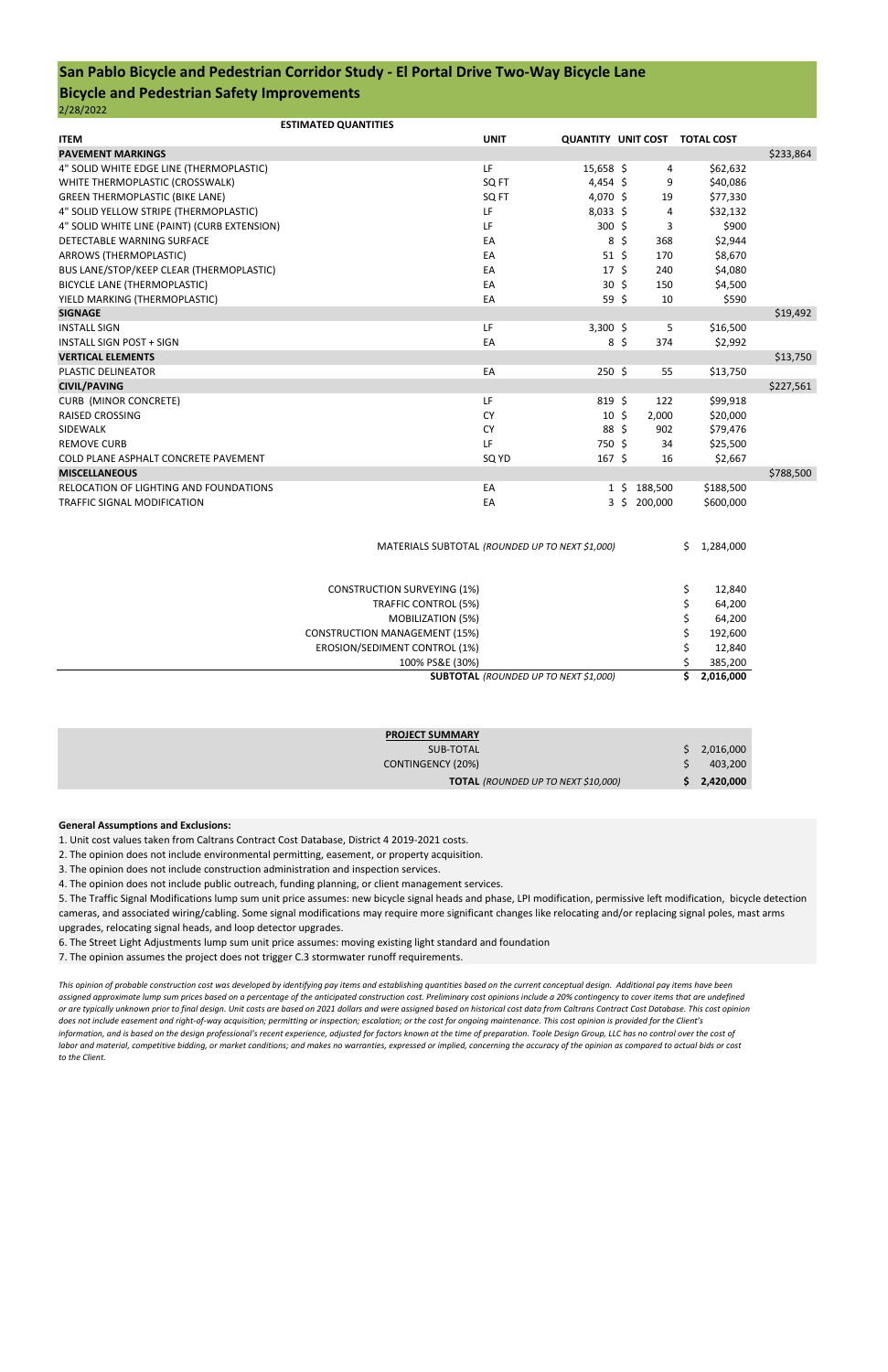| <b>SUBTOTAL</b> (ROUNDED UP TO NEXT \$1,000) | 1,266,000 |
|----------------------------------------------|-----------|
| 100% PS&E (30%)                              | 241.800   |
| EROSION/SEDIMENT CONTROL (1%)                | 8.060     |
| <b>CONSTRUCTION MANAGEMENT (15%)</b>         | 120,900   |
| <b>MOBILIZATION (5%)</b>                     | 40.300    |
| <b>TRAFFIC CONTROL (5%)</b>                  | 40,300    |
| CONSTRUCTION SURVEYING (1%)                  | 8,060     |

| <b>PROJECT SUMMARY</b>                     |           |
|--------------------------------------------|-----------|
| SUB-TOTAL                                  | 1,266,000 |
| CONTINGENCY (20%)                          | 253,200   |
| <b>TOTAL</b> (ROUNDED UP TO NEXT \$10,000) | 1,520,000 |

# **Bicycle and Pedestrian Safety Improvements San Pablo Bicycle and Pedestrian Corridor Study ‐ Road 20**

### **General Assumptions and Exclusions:**

|                                                 | <b>ESTIMATED QUANTITIES</b>        |             |            |                |        |                                      |           |
|-------------------------------------------------|------------------------------------|-------------|------------|----------------|--------|--------------------------------------|-----------|
| <b>ITEM</b>                                     |                                    | <b>UNIT</b> |            |                |        | <b>QUANTITY UNIT COST TOTAL COST</b> |           |
| <b>PAVEMENT MARKINGS</b>                        |                                    |             |            |                |        |                                      | \$144,126 |
| 4" SOLID WHITE EDGE LINE (THERMOPLASTIC)        |                                    | LF          | $7,964$ \$ |                | 4      | \$31,856                             |           |
| WHITE THERMOPLASTIC (CROSSWALK)                 |                                    | SQ FT       | 3,360 \$   |                | 9      | \$30,240                             |           |
| <b>GREEN THERMOPLASTIC (BIKE LANE)</b>          |                                    | SQ FT       | $2,340$ \$ |                | 19     | \$44,460                             |           |
| 4" SOLID YELLOW STRIPE (THERMOPLASTIC)          |                                    | LF.         | $6,043$ \$ |                | 4      | \$24,172                             |           |
| DETECTABLE WARNING SURFACE                      |                                    | EA          |            | $6\sqrt{5}$    | 368    | \$2,208                              |           |
| ARROWS (THERMOPLASTIC)                          |                                    | EA          |            | $5\sqrt{5}$    | 170    | \$850                                |           |
| BUS LANE/STOP/KEEP CLEAR (THERMOPLASTIC)        |                                    | EA          |            | $9\frac{2}{3}$ | 240    | \$2,160                              |           |
| BICYCLE LANE (THERMOPLASTIC)                    |                                    | EA          |            | $51 \;$ \$     | 150    | \$7,650                              |           |
| YIELD MARKING (THERMOPLASTIC)                   |                                    | EA          |            | $53 \;$ \$     | 10     | \$530                                |           |
| <b>SIGNAGE</b>                                  |                                    |             |            |                |        |                                      | \$51,030  |
| <b>INSTALL SIGN</b>                             |                                    | LF          | $2,206$ \$ |                | 5      | \$11,030                             |           |
| RAPID FLASHING BEACON                           |                                    | EA          |            | $1\;$ \$       | 40,000 | \$40,000                             |           |
| <b>VERTICAL ELEMENTS</b>                        |                                    |             |            |                |        |                                      | \$5,775   |
| <b>PLASTIC DELINEATOR</b>                       |                                    | EA          | $105$ \$   |                | 55     | \$5,775                              |           |
| <b>CIVIL/PAVING</b>                             |                                    |             |            |                |        |                                      | \$604,323 |
| <b>CURB (MINOR CONCRETE)</b>                    |                                    | LF          | $1,387$ \$ |                | 122    | \$169,214                            |           |
| <b>RAISED CROSSING</b>                          |                                    | <b>CY</b>   |            | 80, 5          | 2,000  | \$160,000                            |           |
| SIDEWALK                                        |                                    | <b>CY</b>   | $267$ \$   |                | 902    | \$241,068                            |           |
| <b>REMOVE CURB</b>                              |                                    | LF          | 882 \$     |                | 34     | \$29,988                             |           |
| COLD PLANE ASPHALT CONCRETE PAVEMENT            |                                    | SQ YD       | $253$ \$   |                | 16     | \$4,053                              |           |
| MATERIALS SUBTOTAL (ROUNDED UP TO NEXT \$1,000) |                                    |             |            | \$<br>806,000  |        |                                      |           |
|                                                 | <b>CONSTRUCTION SURVEYING (1%)</b> |             |            |                |        | \$<br>8,060                          |           |

1. Unit cost values taken from Caltrans Contract Cost Database, District 4 2019‐2021 costs, and recent Toole Design Group cost opinions.

2. The opinion does not include environmental permitting, easement, or property acquisition.

3. The opinion does not include construction administration and inspection services.

4. The opinion does not include public outreach, funding planning, or client management services.

5. The opinion assumes the project does not trigger C.3 stormwater runoff requirements.

*This opinion of probable construction cost was developed by identifying pay items and establishing quantities based on the current conceptual design. Additional pay items have been assigned approximate lump sum prices based on a percentage of the anticipated construction cost. Preliminary cost opinions include a 20% contingency to cover items that are undefined or are typically unknown prior to final design. Unit costs are based on 2021 dollars and were assigned based on historical cost data from Caltrans Contract Cost Database. This cost opinion does not include easement and right‐of‐way acquisition; permitting or inspection; escalation; or the cost for ongoing maintenance. This cost opinion is provided for the Client's information, and is based on the design professional's recent experience, adjusted for factors known at the time of preparation. Toole Design Group, LLC has no control over the cost of*  labor and material, competitive bidding, or market conditions; and makes no warranties, expressed or implied, concerning the accuracy of the opinion as compared to actual bids or cost *to the Client.*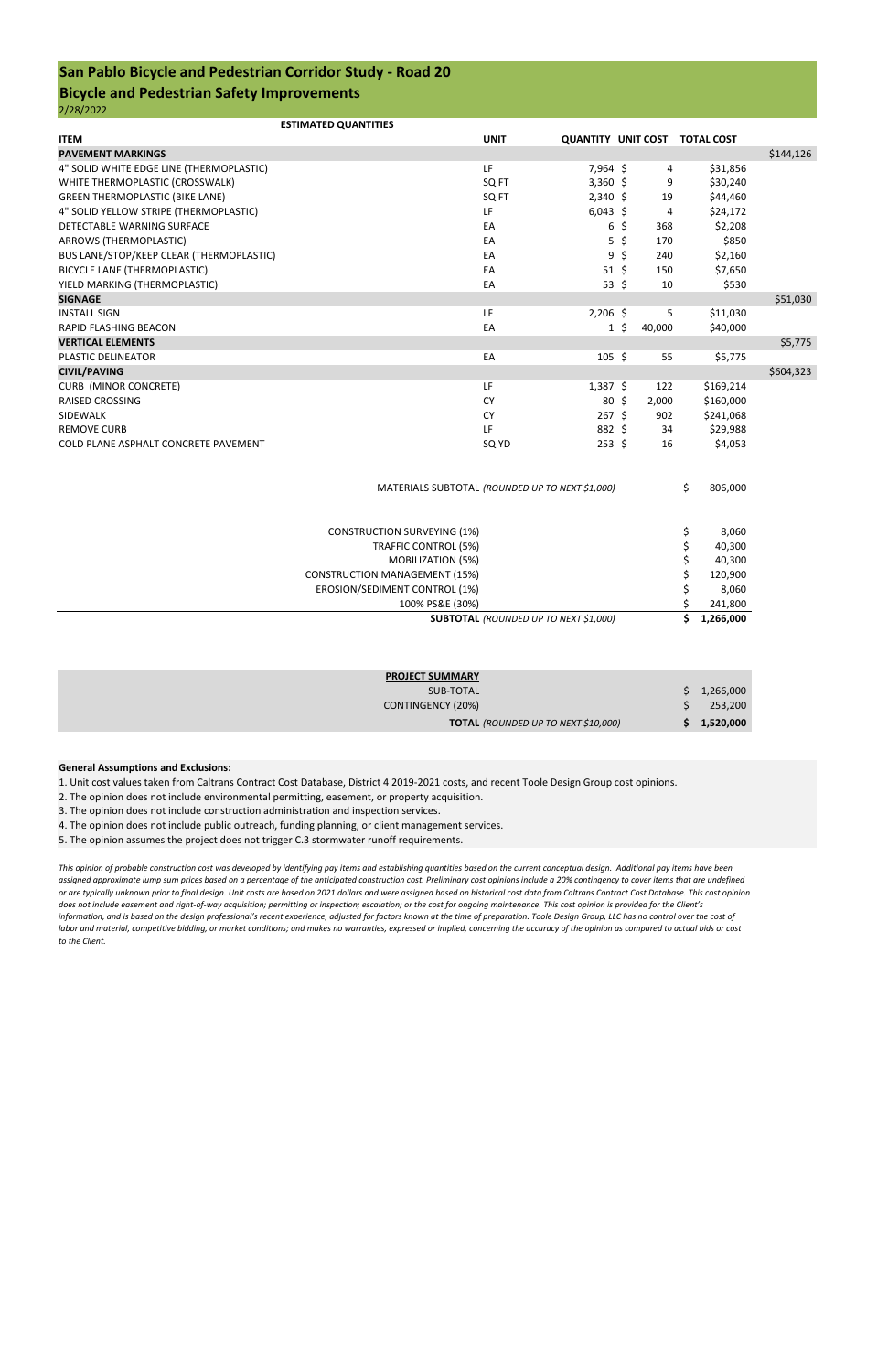## **Bicycle and Pedestrian Safety Improvements**

**TOTAL** *(ROUNDED UP TO NEXT \$10,000)* **\$ 210,000**

#### **General Assumptions and Exclusions:**

1. Unit cost values taken from Caltrans Contract Cost Database, District 4 2019‐2021 costs.

2. The opinion does not include environmental permitting, easement, or property acquisition.

|                                              | <b>ESTIMATED QUANTITIES</b>                     |             |                               |                       |         |          |          |
|----------------------------------------------|-------------------------------------------------|-------------|-------------------------------|-----------------------|---------|----------|----------|
| <b>ITEM</b>                                  |                                                 | <b>UNIT</b> | QUANTITY UNIT COST TOTAL COST |                       |         |          |          |
| <b>PAVEMENT MARKINGS</b>                     |                                                 |             |                               |                       |         |          | \$99,803 |
| 4" SOLID WHITE EDGE LINE (THERMOPLASTIC)     |                                                 | LF          | $3,902$ \$                    |                       | 4       | \$15,608 |          |
| WHITE THERMOPLASTIC (CROSSWALK)              |                                                 | SQ FT       | $1,490$ \$                    |                       | 9       | \$13,410 |          |
| <b>GREEN THERMOPLASTIC (BIKE LANE)</b>       |                                                 | SQ FT       | $3,073$ \$                    | 19                    |         | \$58,387 |          |
| 4" SOLID YELLOW STRIPE (THERMOPLASTIC)       |                                                 | LF          | $1,617$ \$                    |                       | 4       | \$6,468  |          |
| ARROWS (THERMOPLASTIC)                       |                                                 | EA          | 16 <sup>5</sup>               | 170                   |         | \$2,720  |          |
| BUS LANE/STOP/KEEP CLEAR (THERMOPLASTIC)     |                                                 | EA          |                               | $4 \;$ \$<br>240      |         | \$960    |          |
| BICYCLE LANE (THERMOPLASTIC)                 |                                                 | EA          | $11 \;$ \$                    | 150                   |         | \$1,650  |          |
| SHARED LANE (THERMOPLASTIC)                  |                                                 | EA          | $\mathbf{3}$                  | $\zeta$<br>140        |         | \$420    |          |
| YIELD MARKING (THERMOPLASTIC)                |                                                 | EA          | 18, 5                         | 10                    |         | \$180    |          |
| <b>SIGNAGE</b>                               |                                                 |             |                               |                       |         |          | \$3,020  |
| <b>INSTALL SIGN</b>                          |                                                 | LF          | $604$ \$                      |                       | 5       | \$3,020  |          |
| <b>VERTICAL ELEMENTS</b>                     |                                                 |             |                               |                       |         |          | \$5,535  |
| PLASTIC DELINEATOR                           |                                                 | EA          |                               | 57 <sup>5</sup><br>55 |         | \$3,135  |          |
| <b>PLANTER</b>                               |                                                 | EA          | $16 \; \text{S}$              | 150                   |         | \$2,400  |          |
|                                              | MATERIALS SUBTOTAL (ROUNDED UP TO NEXT \$1,000) |             |                               |                       | Ś.      | 109,000  |          |
|                                              | <b>CONSTRUCTION SURVEYING (1%)</b>              |             |                               |                       | \$      | 1,090    |          |
|                                              | TRAFFIC CONTROL (5%)                            |             |                               |                       | \$      | 5,450    |          |
|                                              | MOBILIZATION (5%)                               |             |                               |                       | \$      | 5,450    |          |
|                                              | <b>CONSTRUCTION MANAGEMENT (15%)</b>            |             |                               |                       | \$      | 16,350   |          |
|                                              | EROSION/SEDIMENT CONTROL (1%)                   |             |                               |                       | \$      | 1,090    |          |
|                                              | 100% PS&E (30%)                                 |             |                               |                       | \$      | 32,700   |          |
| <b>SUBTOTAL</b> (ROUNDED UP TO NEXT \$1,000) |                                                 |             |                               |                       | \$      | 172,000  |          |
|                                              |                                                 |             |                               |                       |         |          |          |
|                                              | <b>PROJECT SUMMARY</b>                          |             |                               |                       |         |          |          |
|                                              | SUB-TOTAL                                       |             |                               |                       | \$      | 172,000  |          |
|                                              | <b>CONTINGENCY (20%)</b>                        |             |                               |                       | $\zeta$ | 34,400   |          |

- 3. The opinion does not include construction administration and inspection services.
- 4. The opinion does not include public outreach, funding planning, or client management services.
- 5. The opinion assumes the project does not trigger C.3 stormwater runoff requirements.

*This opinion of probable construction cost was developed by identifying pay items and establishing quantities based on the current conceptual design. Additional pay items have been assigned approximate lump sum prices based on a percentage of the anticipated construction cost. Preliminary cost opinions include a 20% contingency to cover items that are undefined or are typically unknown prior to final design. Unit costs are based on 2021 dollars and were assigned based on historical cost data from Caltrans Contract Cost Database. This cost opinion does not include easement and right‐of‐way acquisition; permitting or inspection; escalation; or the cost for ongoing maintenance. This cost opinion is provided for the Client's information, and is based on the design professional's recent experience, adjusted for factors known at the time of preparation. Toole Design Group, LLC has no control over the cost of*  labor and material, competitive bidding, or market conditions; and makes no warranties, expressed or implied, concerning the accuracy of the opinion as compared to actual bids or cost *to the Client.*

## **San Pablo Bicycle and Pedestrian Corridor Study ‐ Church Lane at San Pablo Avenue**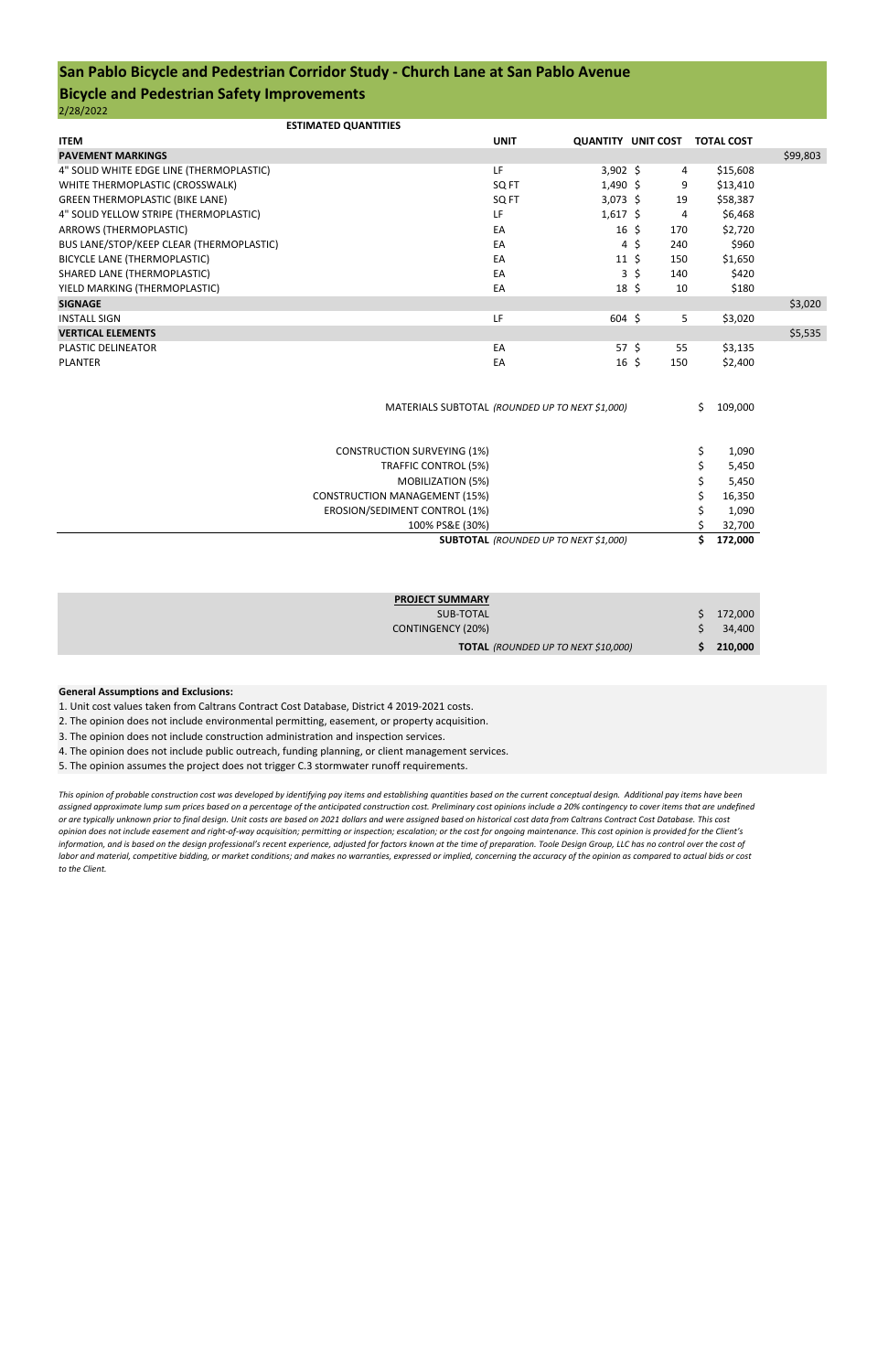|                                                 | 294,900 |
|-------------------------------------------------|---------|
| 100% PS&E (30%)                                 |         |
| EROSION/SEDIMENT CONTROL (1%)                   | 9,830   |
| <b>CONSTRUCTION MANAGEMENT (15%)</b>            | 147,450 |
| <b>MOBILIZATION (5%)</b>                        | 49,150  |
| <b>TRAFFIC CONTROL (5%)</b>                     | 49,150  |
| <b>CONSTRUCTION SURVEYING (1%)</b>              | 9,830   |
| MATERIALS SUBTOTAL (ROUNDED UP TO NEXT \$1,000) | 983,000 |

|           |        | <b>PROJECT SUMMARY</b>                     |
|-----------|--------|--------------------------------------------|
| 1,544,000 | $\sim$ | SUB-TOTAL                                  |
| 308,800   |        | CONTINGENCY (20%)                          |
| 1,860,000 |        | <b>TOTAL</b> (ROUNDED UP TO NEXT \$10,000) |

### **General Assumptions and Exclusions:**

# **Bicycle and Pedestrian Safety Improvements San Pablo Bicycle and Pedestrian Corridor Study ‐ San Pablo Dam Road**

|                                          | <b>ESTIMATED QUANTITIES</b> |             |                           |                       |                   |           |
|------------------------------------------|-----------------------------|-------------|---------------------------|-----------------------|-------------------|-----------|
| <b>ITEM</b>                              |                             | <b>UNIT</b> | <b>QUANTITY UNIT COST</b> |                       | <b>TOTAL COST</b> |           |
| <b>PAVEMENT MARKINGS</b>                 |                             |             |                           |                       |                   | \$196,871 |
| 4" SOLID WHITE EDGE LINE (THERMOPLASTIC) |                             | LF          | $6,620$ \$                |                       | \$26,480<br>4     |           |
| WHITE THERMOPLASTIC (CROSSWALK)          |                             | SQ FT       | 452 \$                    | 9                     | \$4,068           |           |
| <b>GREEN THERMOPLASTIC (BIKE LANE)</b>   |                             | SQ FT       | $7,621$ \$                | 19                    | \$144,799         |           |
| 4" SOLID YELLOW STRIPE (THERMOPLASTIC)   |                             | LF          | $2,976$ \$                | 4                     | \$11,904          |           |
| DETECTABLE WARNING SURFACE               |                             | EA          | $10\frac{1}{2}$           | 368                   | \$3,680           |           |
| ARROWS (THERMOPLASTIC)                   |                             | EA          |                           | $8\frac{2}{3}$<br>170 | \$1,360           |           |
| BUS LANE/STOP/KEEP CLEAR (THERMOPLASTIC) |                             | EA          |                           | $1\,$ \$<br>240       | \$240             |           |
| BICYCLE LANE (THERMOPLASTIC)             |                             | EA          | 28, 5                     | 150                   | \$4,200           |           |
| SHARED LANE (THERMOPLASTIC)              |                             | EA          |                           | $1\;$ \$<br>140       | \$140             |           |
| <b>SIGNAGE</b>                           |                             |             |                           |                       |                   | \$9,047   |
| RELOCATE POST AND SIGN                   |                             | EA          |                           | $1\,$ \$<br>200       | \$200             |           |
| <b>INSTALL SIGN</b>                      |                             | LF          | $1,545$ \$                | 5                     | \$7,725           |           |
| <b>INSTALL SIGN POST + SIGN</b>          |                             | EA          |                           | 3\$<br>374            | \$1,122           |           |
| <b>VERTICAL ELEMENTS</b>                 |                             |             |                           |                       |                   | \$1,265   |
| PLASTIC DELINEATOR                       |                             | EA          | $23 \; \xi$               | 55                    | \$1,265           |           |
| <b>CIVIL/PAVING</b>                      |                             |             |                           |                       |                   | \$775,181 |
| CURB (MINOR CONCRETE)                    |                             | LF          | 4,519 \$                  | 122                   | \$551,318         |           |
| SIDEWALK                                 |                             | <b>CY</b>   | 248 \$                    | 902                   | \$223,863         |           |

- 1. Unit cost values taken from Caltrans Contract Cost Database, District 4 2019‐2021 costs.
- 2. The opinion does not include environmental permitting, easement, or property acquisition.
- 3. The opinion does not include construction administration and inspection services.
- 4. The opinion does not include public outreach, funding planning, or client management services.
- 5. The opinion assumes the project does not trigger C.3 stormwater runoff requirements.

*This opinion of probable construction cost was developed by identifying pay items and establishing quantities based on the current conceptual design. Additional pay items have been assigned approximate lump sum prices based on a percentage of the anticipated construction cost. Preliminary cost opinions include a 20% contingency to cover items that are undefined or are typically unknown prior to final design. Unit costs are based on 2021 dollars and were assigned based on historical cost data from Caltrans Contract Cost Database. This cost opinion does not include easement and right‐of‐way acquisition; permitting or inspection; escalation; or the cost for ongoing maintenance. This cost opinion is provided for the Client's information, and is based on the design professional's recent experience, adjusted for factors known at the time of preparation. Toole Design Group, LLC has no control over the cost of labor and material, competitive bidding, or market conditions; and makes no warranties, expressed or implied, concerning the accuracy of the opinion as compared to actual bids or cost to the Client.*